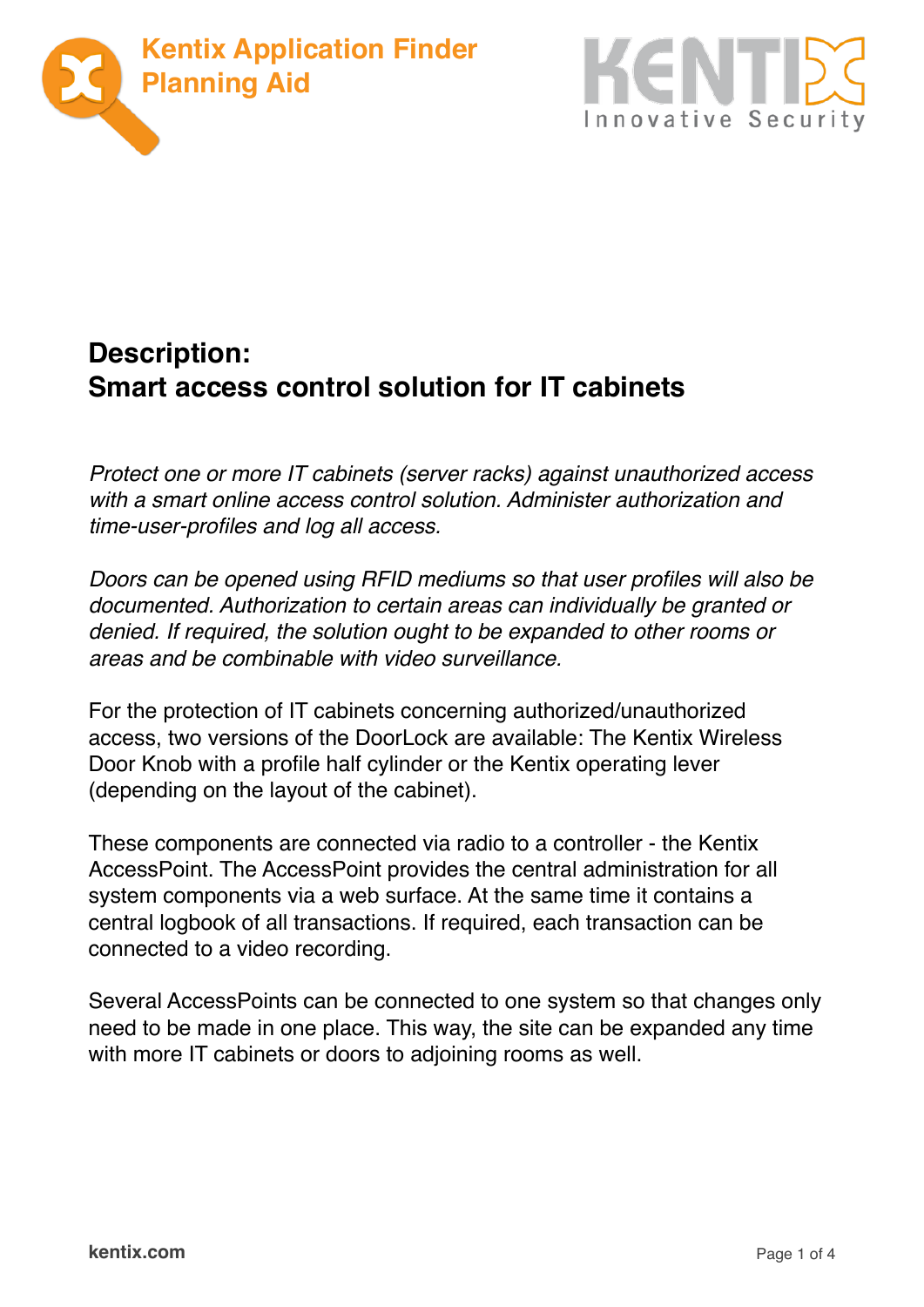

**Wireless knob - approx. 20 minutes per cabinet door**

**kentix.com** Page 2 of 4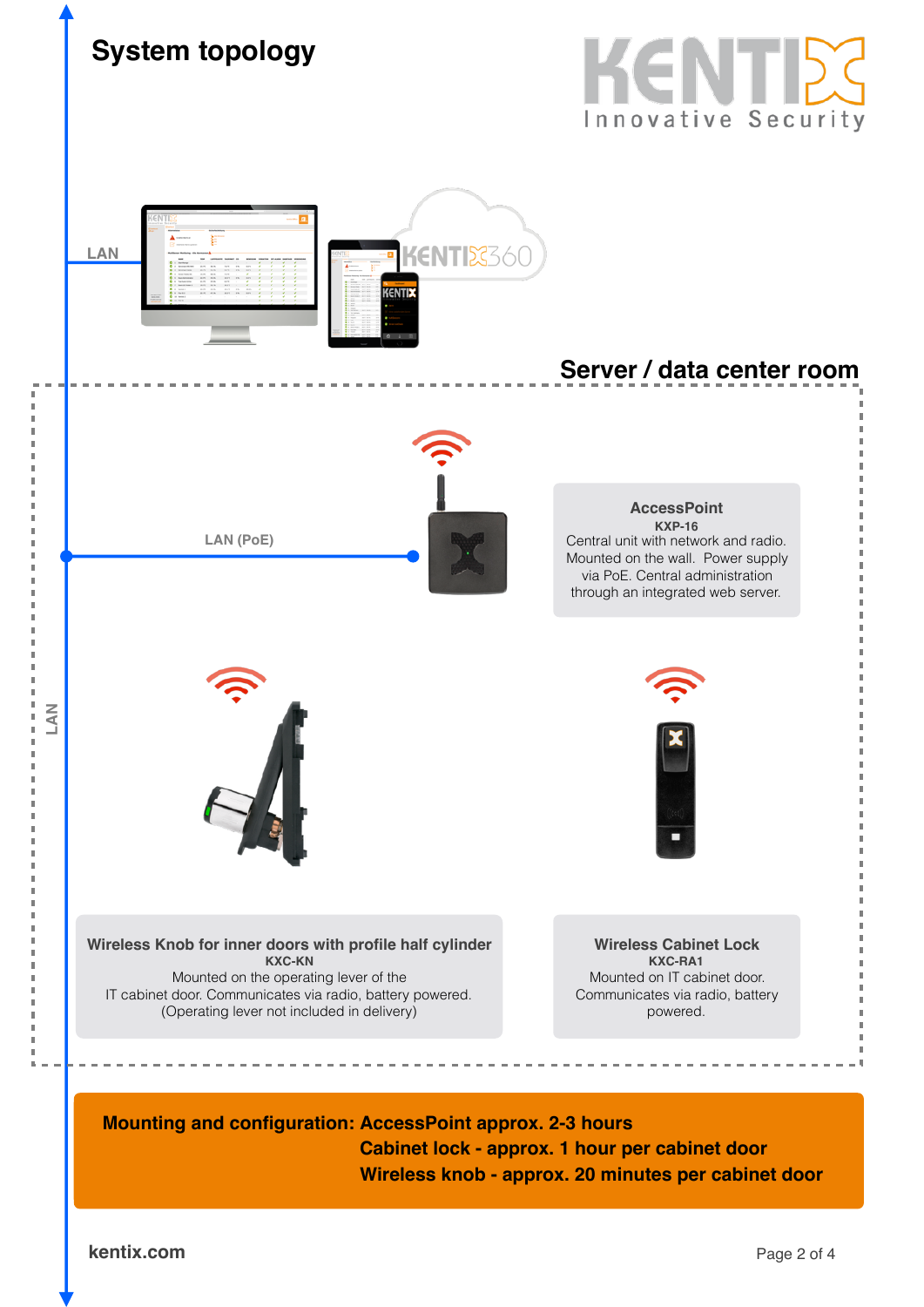![](_page_2_Picture_0.jpeg)